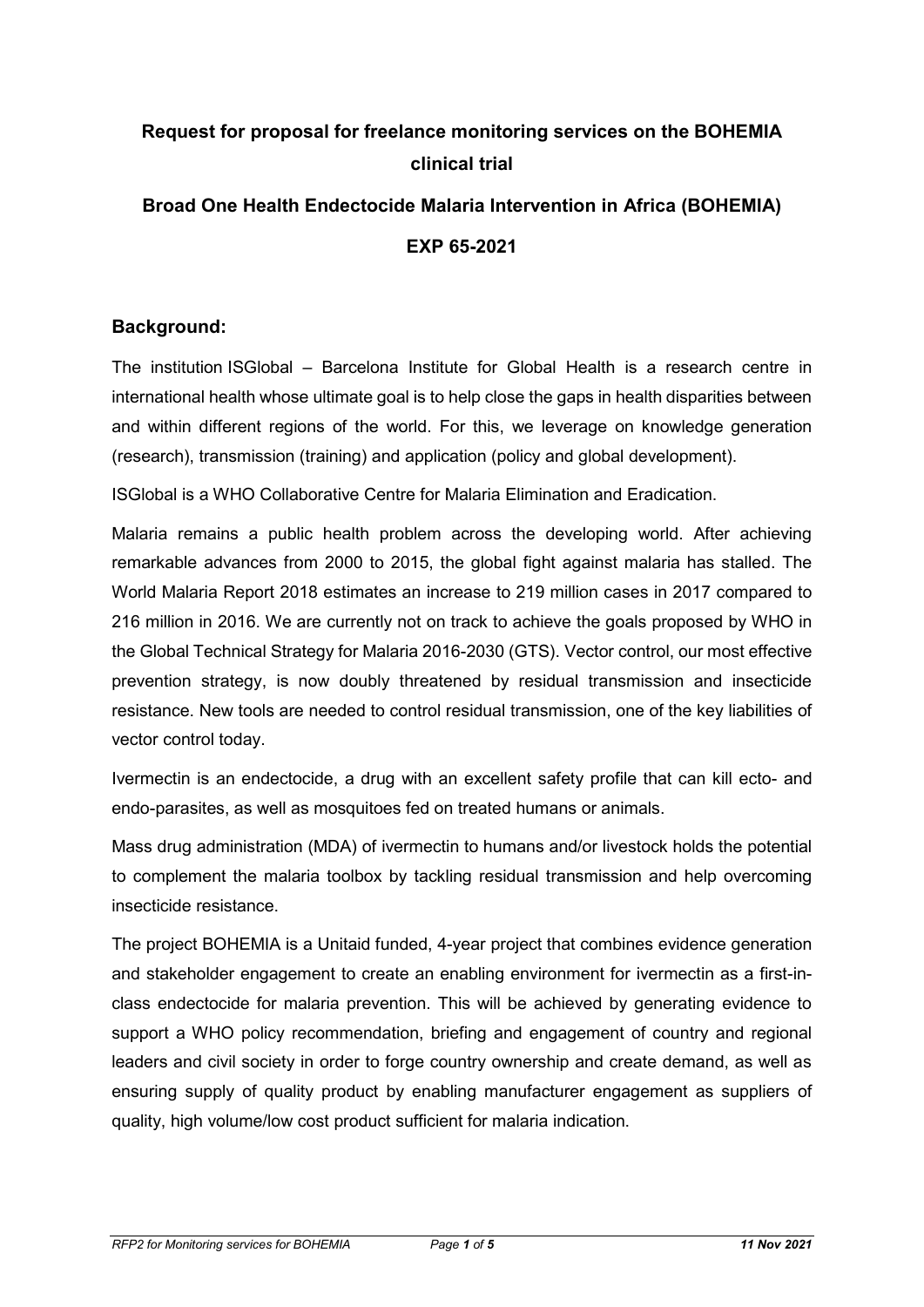Evidence generation will consist of two independently powered cluster-randomized clinical trials in Africa with analysis of impact on infection incidence, as well as supporting entomological outcomes.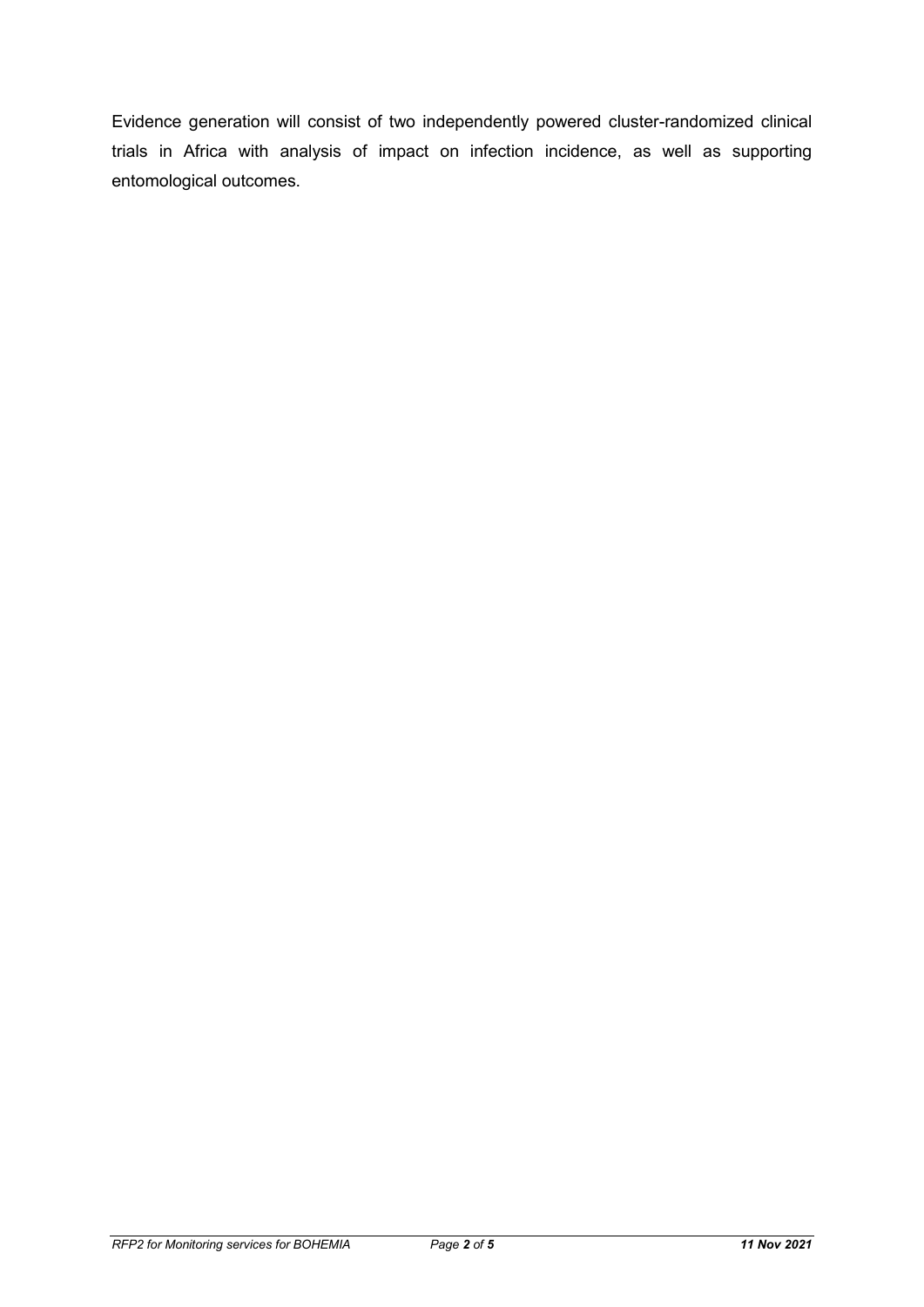## **Trial design:**

- A Phase III cluster-randomized, open-label, clinical trial to study the safety and efficacy of ivermectin mass drug administration to reduce malaria transmission in two African settings.
- The selected site for this contract is in Mopeia, Mozambique.
- **Primary Objective:** To determine the safety (in humans) and efficacy of ivermectin MDA (administered to humans or humans and livestock simultaneously) for the prevention of malaria.
- **Primary outcome:** Malaria incidence in a cohort of children followed prospectively in the cluster's core area for six months post first MDA round, an outcome chosen based on WHO's PPC for endectocides.
- **Number of participants:** Each cluster will include 300-400 people, of which 240-300 will be eligible for treatment and at 80-150 will be children eligible for follow-up. There will be 53-54 clusters per arm, resulting in inclusion of 45,000-48,000 participants to receive treatment or control and 2,000-3,000 children to be followed for six months.

#### **Monitoring**

Risk based monitoring of the trials shall be conducted by a team of qualified and experienced CRAs and shall be in accordance with a Monitoring Plan that clearly describes the strategy, methods, responsibilities, and requirements for monitoring the trials. ISGlobal SOPs will be followed.

Monitoring will be a combination of onsite visits of 10 days each and remote monitoring activities between visits.

#### **Scope of services required:**

The consultant will be part of a team of 4 Clinical Research Associates, and is required to conduct monitoring activities in accordance with the Monitoring Plan and ISGlobal SOPs. These activities include, but are not limited to:

- Ensuring that all trial activities are implemented according to project objectives and timelines
- Ensuring that monitoring activities are conducted in accordance with the study protocol, ICH-GCP (International Conference on Harmonization/ Good Clinical Practice), Monitoring Plan and SOPs
- Conducting a site initiation visit
- Monitoring of Informed Consent and Assent Forms
- Contributing to the management of the Trial Master File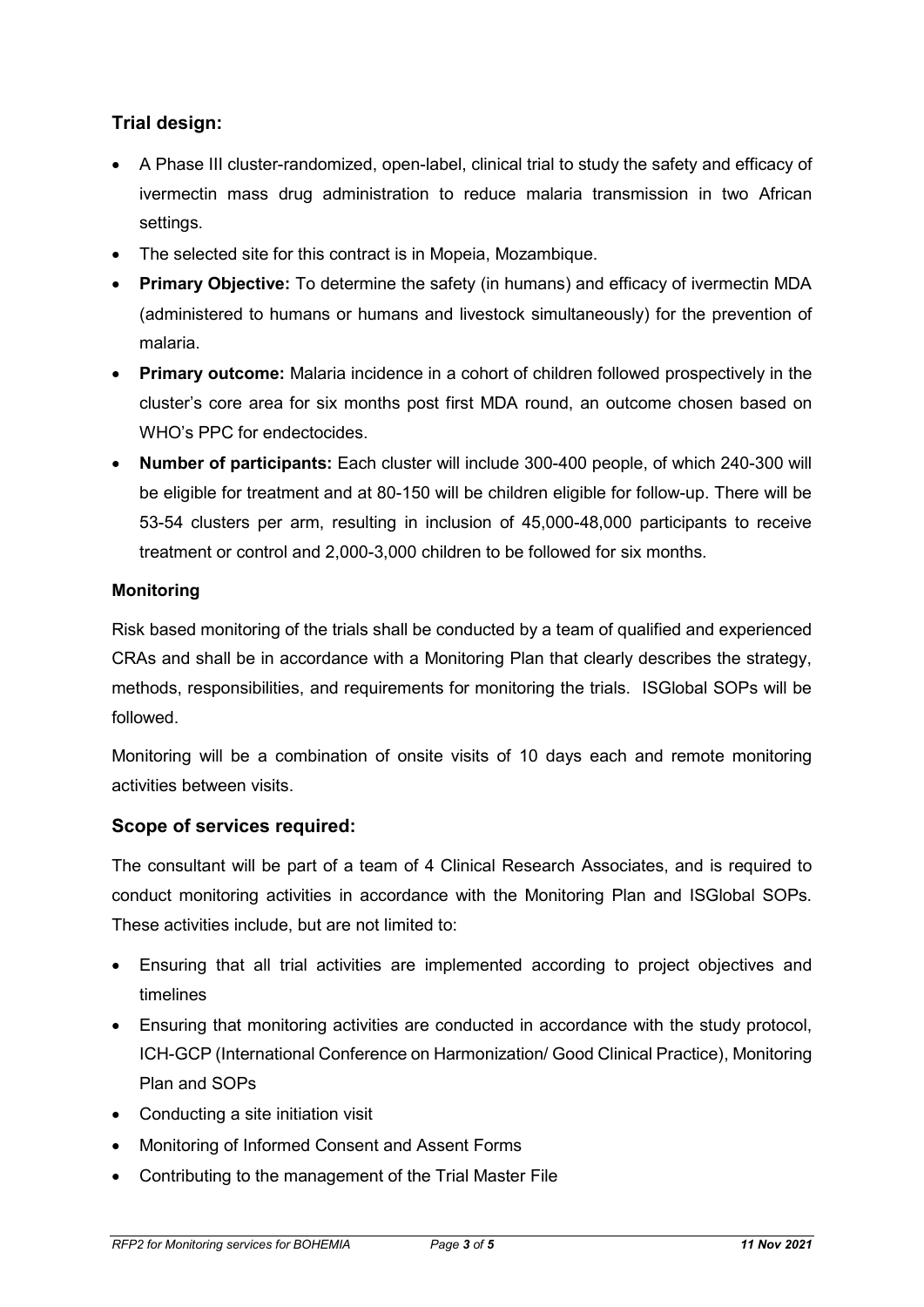- Monitoring Safety Events
- Reviewing participant diaries
- Monitoring of electronic participant visit data
- Conducting onsite pharmacy visits and drug accountability activities
- Conducting onsite laboratory visits and sample verification
- Monitoring the Investigator Site File for completeness
- Monitoring data queries and work with the site for resolution
- Maintaining a non-compliance log
- Writing monitoring reports for both onsite and remote monitoring visits
- Conducting a close-out visit
- Identifying areas for site staff training
- Problem identification and resolution
- Having a professional working relationship with the Sponsor and Site teams

#### **Management of work and quality control**

The successful candidates will report to the BOHEMIA Clinical Trial Manager who will direct and oversee all monitoring activities. Communication between the parties will consist of various formats including scheduled calls/meetings, ad hoc conversations, in person meetings at site monitoring visits, contact via electronic communication platforms and email.

#### **Required qualifications**

- University degree in Sciences (Biology, Pharmacy, Biomedical science or related field) or equivalent work experience
- Knowledge and/or experience in the BOHEMIA project is preferable
- At least 3 years of monitoring or quality assurance experience in clinical trials
- Experience working in rural environments is preferred
- Ability to travel to the Mopeia site in Mozambique for 10 working days at a time plus travel. Up to 7 trips in 6 months
- Current GCP certificate
- Strong knowledge of written and spoken English is required; knowledge of Portuguese is an advantage
- Excellent computer skills: MS Word, Excel, Outlook software or equivalent
- Ability to work as part of a team and independently
- Self-motivated and goal oriented, able to meet deadlines
- Good communication skills
- Organisation and project management skills